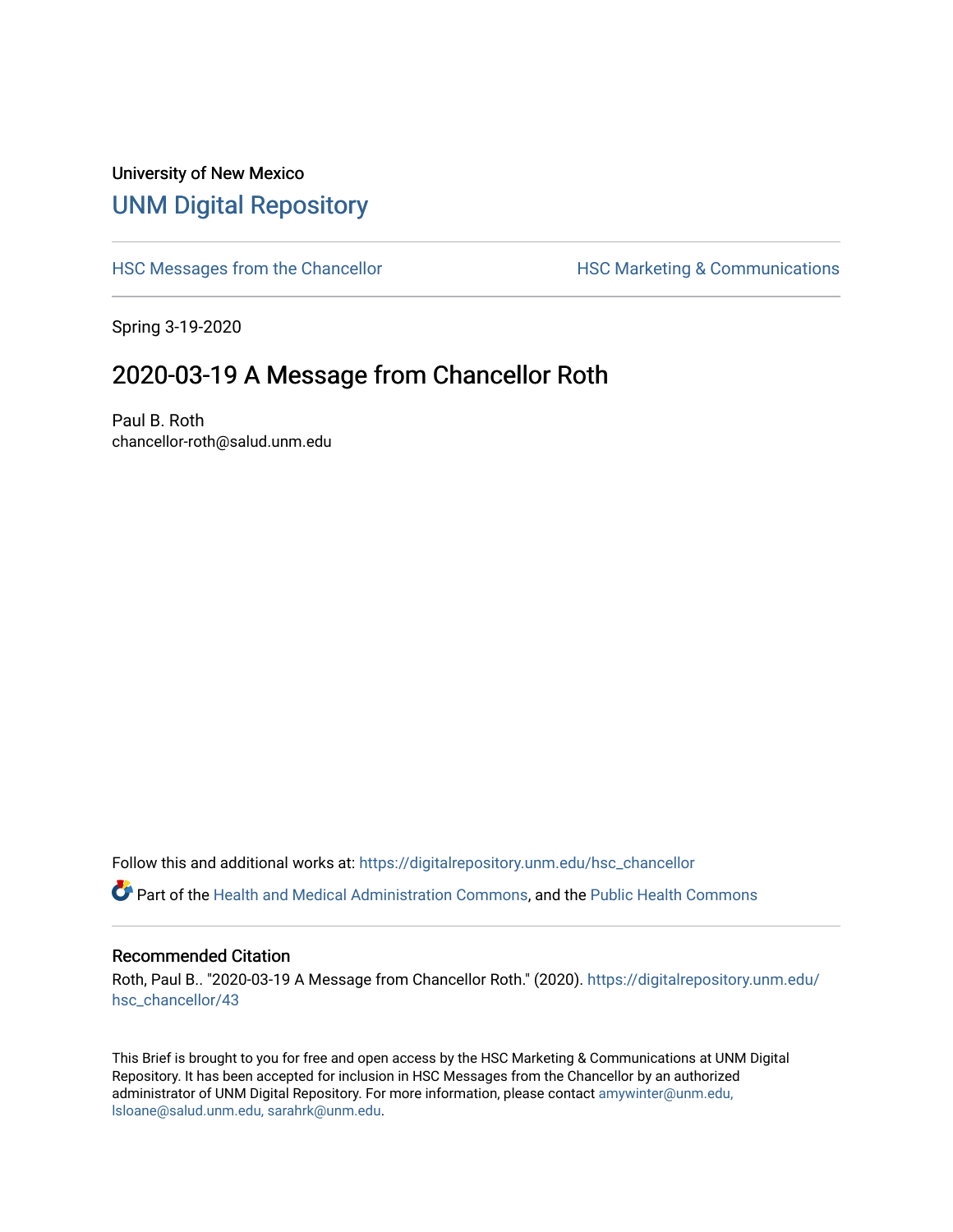

# **A Message from Chancellor Roth**

Dear Colleagues:

As President Stokes announced in her message this morning, the university is moving to an online-only instructional format for the rest of the semester, in line with national efforts to slow the spread of the coronavirus by limiting in-person interactions. We have thankfully not seen a surge of new diagnoses in New Mexico, but we continue our planning to meet every eventuality.

As of this afternoon, 35 New Mexicans have tested positive for the coronavirus and nearly than 2,800 tests have been administered statewide. Here are the latest updates from throughout the Health Sciences Center:

- I would urge you to strongly consider donating blood. Blood banks nationwide are facing severe shortages, because the schools and businesses that usually host blood drives have closed – but the need for blood in hospitals continues. You can donate at the Vitalent blood collection facility, 1515 University Blvd. NE, without fear of coronavirus exposure. Call (877) 258-4825 for an appointment.
- The Health Sciences Library & Informatics Center (HSLIC) will be closing and moving its services entirely online, starting today. All of HSLIC's electronic resources, such as UpToDate, PubMed, Access Medicine, e-journals and e-books, will be available to the HSC community 24/7. Access to e-resources in UNM Hospitals and clinics will not change. Off-campus access will require authentication using your UNM or HSC Net ID. HSLIC will offer virtual services, including reference, instruction and literature searches. To access these services, submit a request via [Ask a](https://unm.us19.list-manage.com/track/click?u=59ce53c1a4dedb490bac78648&id=0c168e9a22&e=b4bbfca2c0)  [Librarian](https://unm.us19.list-manage.com/track/click?u=59ce53c1a4dedb490bac78648&id=0c168e9a22&e=b4bbfca2c0) [\(reflib@salud.unm.edu\)](https://unm.us19.list-manage.com/track/click?u=59ce53c1a4dedb490bac78648&id=bd662a0d00&e=b4bbfca2c0), or call (505) 272-2311. Library staff will be available to answer your questions from 8 a.m.–5 p.m., Monday through Friday.
- Due to limited operations and reduced number of personnel on site, most HSC buildings are now badge or key entry access only. (A list of affected North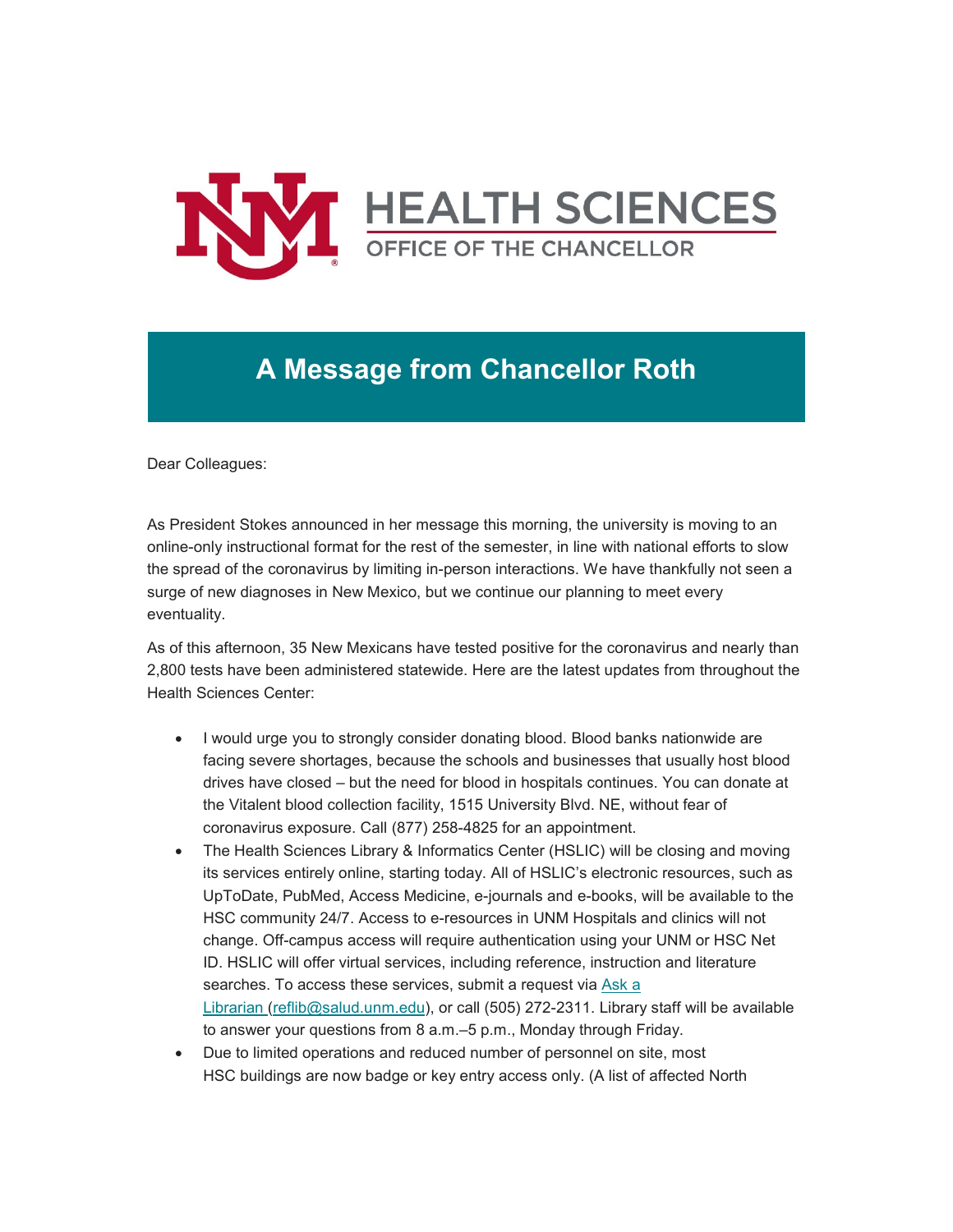Campus buildings is at the bottom of this message.) Be sure to carry your HSC badge with you at all times. If you should accidentally be locked out of your building and do not have someone to call to let you in, please contact UNM Police at (505) 277-2241. You will need to greet any non-HSC guests at the point of entry into your building, as they will be unable to enter.

• Many of us rely on VPN and Citrix access as we work remotely during this period of limited operations. Although we have purchased additional VPN licenses, our capacity is still quite limited, so I would ask that everyone prioritize VPN use for clinical care. Your first choice for accessing the EHR remotely should be Citrix, which provides secure access to the vast majority of information usually needed by providers. VPN use should be reserved for those functions that can only be accessed by VPN, such as radiology records. As a reminder, whenever you access the EHR using VPN or Citrix, please log off when you are not actively using it, so as not to prevent others from signing on.

All of us – here in New Mexico and around the world – are dealing with massive disruptions in our daily routines, but we are adapting. I'm grateful for your steadfast dedication to our task of supporting the health and well-being of our friends and neighbors.

Warm regards,

Paul Porte,

Paul B. Roth, MD, MS Chancellor for Health Sciences CEO, UNM Health System Dean, UNM School of Medicine

#### **North Campus buildings with badge or key entry-only access:**

- Biomedical Research Facility (BRF)
- Clinical & Translational Science Center (CTSC)
- Fitz Hall (BMSB School of Medicine)
- Innovation, Discovery and Training Complex (IDTC)
- Health Sciences and Services Building (HSSB)
- Domenici Center for Health Sciences Education (all buildings)
- Research Incubator Building (RIB)
- Multidisciplinary Research Facility (MRF)
- SURGE Building